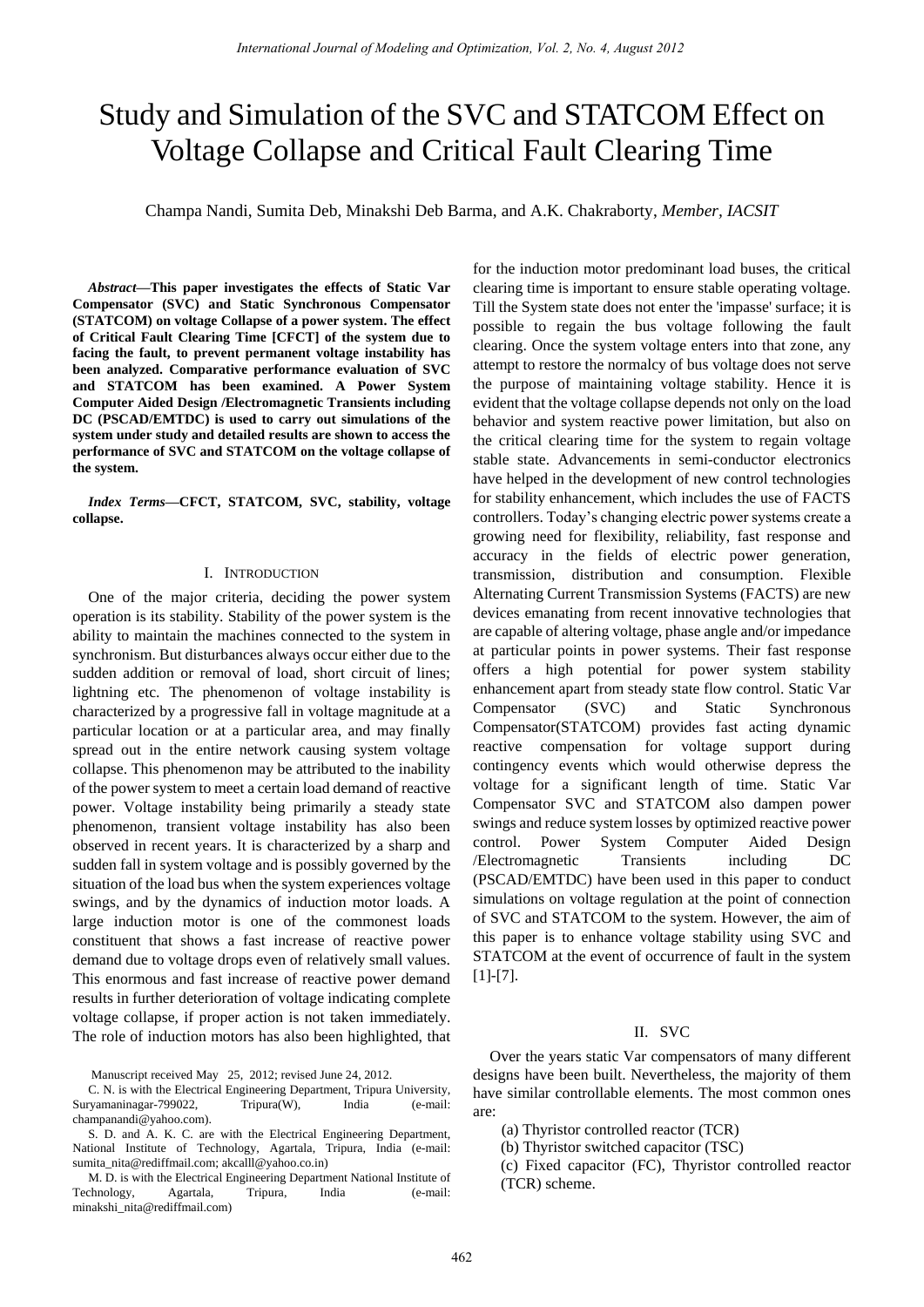(d) Thyristor switched capacitor (TSC) Thyristor controlled reactor (TCR) Scheme.

# *A. The Thyristor Switched Capacitor-Thyristor Controlled Reactor (TSC- TCR)*

 The TSC-TCR compensator shown in Fig. 1.usually comprises n TSC banks and a single TCR that are connected in parallel. The rating of the TCR is chosen to be 1/n of the total SVC rating. The capacitors can be switched in discrete steps, whereas continuous control within the reactive-power span of each step is provided by the TCR. Thus the maximum inductive range of the SVC corresponds to the rating of the relatively small interpolating TCR.

 As the size of TCR is small, the harmonic generation is also substantially reduced. The TSC branches are tuned with the series reactor to different dominant harmonic frequencies. To avoid a situation in which all TSCs and, consequently, the associated filters are switched off (with only the TCR in operation), an additional non switch able capacitive-filter branch is provided. The main motivations in developing TSC-TCRs were for enhancing the operational flexibility of the compensator during large disturbances and for reducing the steady-state losses [3].



Fig. 1. A General TSC-TCR SVC

#### III. STATCOM

The STATCOM is shunt-connected reactive-power compensation device that is capable of generating and or absorbing reactive power and in which the output can be varied to control the specific parameters of an electric power system. It is in general a solid-state switching converter capable of generating or absorbing independently controllable real and reactive power at its output terminals when it is fed from an energy source or energy- storage device at its input terminals. Specifically, the STATCOM considered as a voltage-source converter that, from a given input of dc voltage produces a set of 3-phase ac-output voltages, each in phase with and coupled to the corresponding ac system voltage through a relatively small reactance (which is provided by either an interface reactor or the leakage inductance of a coupling transformer). The dc voltage is provided by an energy-storage capacitor. A single-line STATCOM power circuit is shown in Fig.2 where a VSC is connected to a utility bus through magnetic coupling. The exchange of reactive power between the converter and the ac system can be controlled by varying the amplitude of the 3-phase output voltage,  $E<sub>S</sub>$  of the converter. That is, if the amplitude of the output voltage is increased above that of the utility bus voltage.  $E_t$  then a current flow through the reactance from the converter to the ac system and the converter generates capacitive-reactive power for the ac system. If the amplitude of the output voltage is decreased below the utility bus voltage, then the current flows from the ac system to the converter and the converter absorbs inductive-reactive power from the ac-system. If the output voltage equals the ac system voltage, the reactive-power exchange becomes zero, in which case the STATCOM is said to be in a floating state [3].





Fig. 2. A single-line STATCOM power circuit

#### IV. SIMUILATION AND DESCRIPTION

A simulation study for investigating the impact of SVC and STATCOM on power system in the four areas interconnected stations is presented in Fig. 3. The four stations exchange power via transmission lines. Station1 connected with bus 1, is composed of two parallel 300 km long lines feeding at bus 6 with a load of 74.6 kW induction motor and a single 300km long line leading to other area i.e. station 3 through bus 3.A SVC or a STATCOM is installed at bus 6, i.e. the midpoint of a long transmission line for improving the voltage stability. Three -phase to ground fault is applied on the one 132kV transmission line for 0.75 s (1.5 s to 2.25 s) for voltage collapse study. In this paper a 132 kV power network with STATCOM model is presented.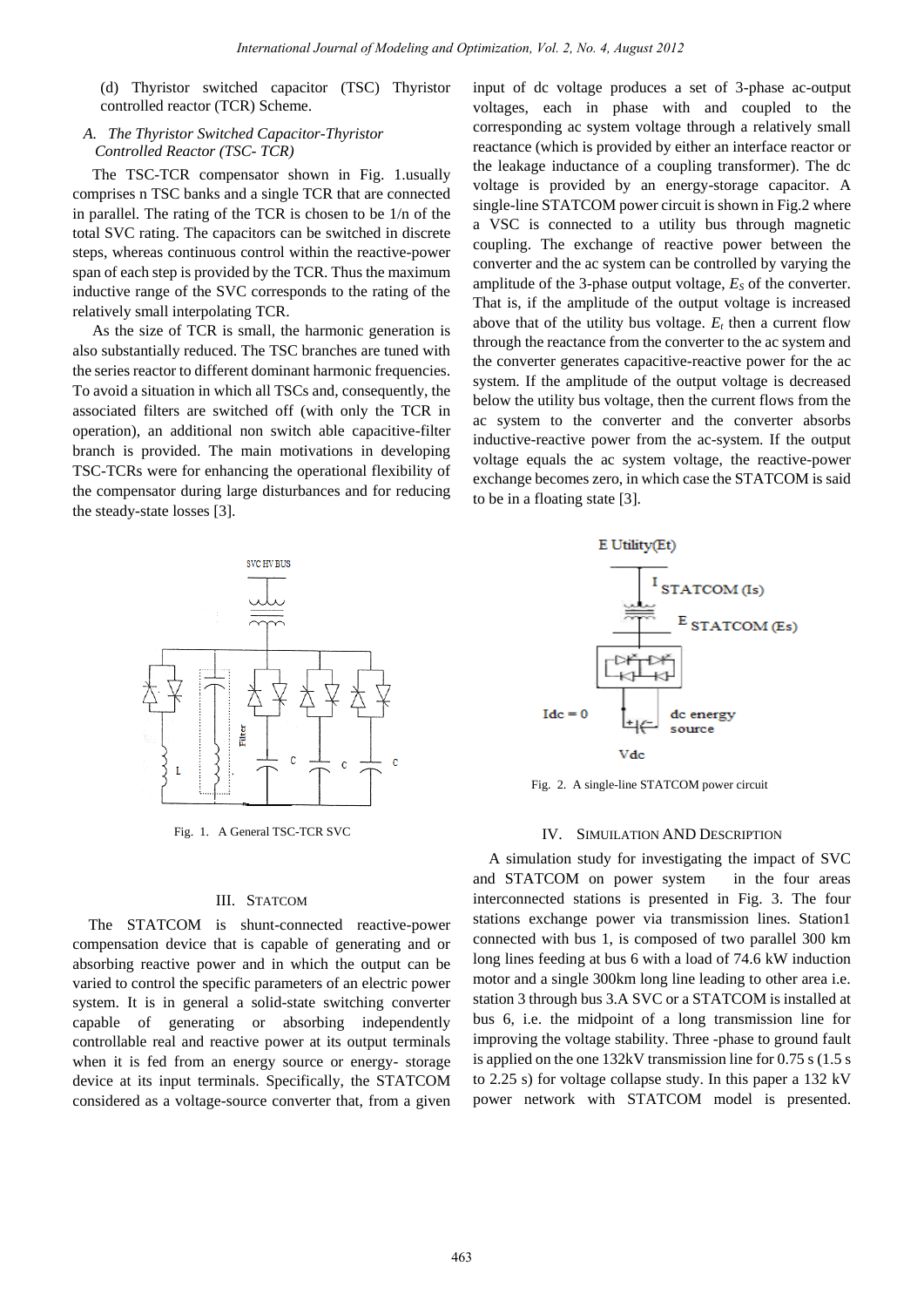

Fig. 3. PSCAD representation of a 132 KV power System with STATCOM at Bus 6

#### V. RESULTS AND DISCUSSION OF RESULTS

| Colours for Graph |                           |
|-------------------|---------------------------|
|                   | Without FACTS Controllers |
|                   | With SVC                  |
|                   | With STATCOM              |

## *A. Voltage Collapse Case*

Contingencies in the power system such as fault have a debilitating effect on the power network. The major contribution of SVC and STATCOM are their stabilizing effect on the voltage that aids greatly in the fast recovery of the power network after fault clearing. In Fig. 4 it is reported that during the time [at 2 s] of fault Without FACTS controllers' voltage level is 0.66 P.U. But at the presence of SVC this voltage level is 0.98 P.U. and due to presence of STATCOM is 1.02 P.U. it is seen that without FACTS controllers the voltage level enters in voltage instability zone even if the fault is cleared. But due to presence of an SVC or a STATCOM this type of instability can be avoided.



Fig. 4. Voltage characteristics graphs during voltage collapse case

## *B. Critical Fault Clearing Time [CFCT]*

From the Fig. 5 it is cleared that the critical fault clearing time is important to ensure stable operating voltage for the Induction Motor predominant load buses.

The critical clearing time for the system to regain voltage at stable state

- 1) With the presence of SVC is 180ms.
- 2) With the presence of STATCOM is 100 ms'